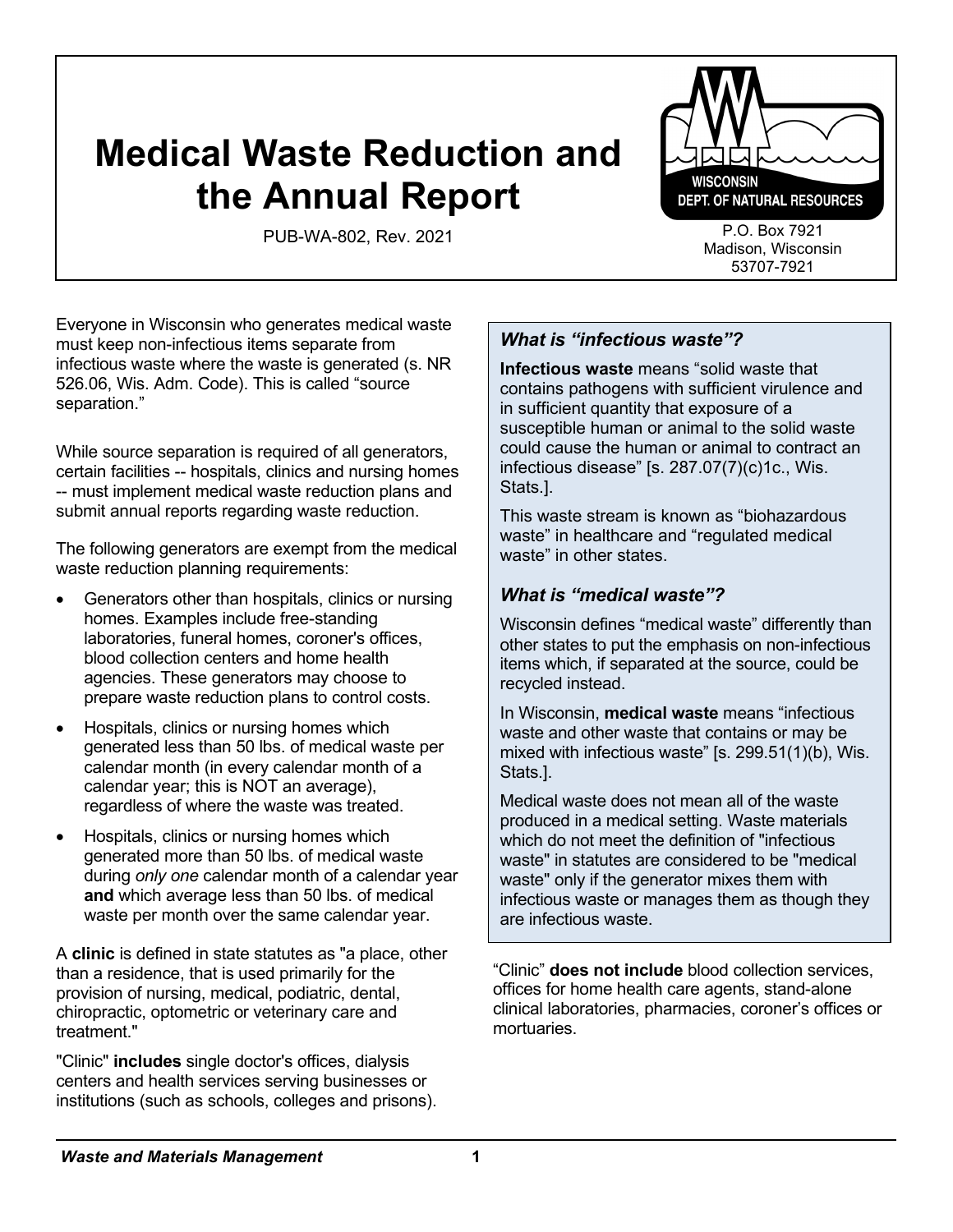# **Reducing medical waste**

# *What must medical facilities do?*

Unless exempt, Wisconsin hospitals, clinics and nursing homes (collectively known as medical facilities) must adopt a medical waste reduction policy, do a waste audit, write and implement a medical waste reduction plan, assess the plan annually and submit annual medical waste reduction progress reports to the Department of Natural Resources.

The medical waste reduction progress report is one of two reports combined into one infectious waste annual report.(The other report is the off-site treatment report regarding waste your facility sent elsewhere for treatment.) Among other things, the medical waste reduction progress report includes an executive summary of the plan's goals and objectives for the future and a description of progress for the reporting year.

This fact sheet explains more about the terms bolded above but it does not describe everything required in the Wisconsin medical waste rule, ch. NR 526, Wis. Adm. Code. When developing and updating your plan, review the requirements in Subchapter III.

### *What is a "medical waste reduction policy"?*

A medical waste reduction policy is something a medical facility develops to:

- reduce the amount of medical waste generated within that medical facility;
- prevent the mixing of infectious waste with waste which is not infectious; and
- promote practical alternatives to disposable items in the medical setting [s. NR 500.03(145)].

According to s. NR 526.17, the policy states your commitment to the process of reducing waste. Specifically, it states your facility's intention to:

- 1. Audit its current practices for managing solid waste generated in the medical facility and repeat the waste audit as necessary, per s. NR 526.18.
- 2. Prepare a medical waste reduction plan and update it as necessary, per s. NR 526.19.
- 3. Implement the medical waste reduction plan, per s. NR 526.20(1).
- 4. Assess the medical waste reduction plan and its progress toward its goals annually, according to s. NR 526.20(2) and submitting progress reports to the DNR, per s. NR 526.21.

Medical waste reduction policies are usually only one page long. Your facility should adopt its policy before writing its plan. The plan is longer and more detailed that the policy.

#### *What is a "waste audit"?*

A waste audit is a snapshot of your waste management practices at a particular point in time.

Your waste audit must:

- 1. Identify all areas where solid waste is generated within the facility, known as the "source areas."
- 2. Identify the types (not amounts) of waste generated in each source area.
- 3. Identify the quantity of medical waste generated in the whole facility (not in each source area) during the previous 12 months. You should also estimate any liquid infectious wastes discharged to the sewer system (keep it simple).
- 4. Calculate the medical waste generation rate for the facility, using the appropriate formula in s. NR 526.21(1). If that formula does not work for your facility, you may ask DNR to approve an alternative formula.
- 5. Identify how medical waste is collected, stored, transported, treated and disposed from the source areas to the point of final disposal.

Section NR 526.07(3) allows opening containers for waste audits as long as you take precautions; wear protective equipment and use your eyes and tools instead of your hands.

# *What is a "medical waste reduction plan"?*

A medical waste reduction plan ("plan") describes both how a facility has managed medical waste in the past and how it intends to reduce it in the future.

The plan is not an end in itself; it is a working internal document which your facility must implement. You must review the plan annually and update it at least every five years and more often under certain conditions.

Your plan may address all wastes, not just medical waste, and may fit into an overall sustainability effort. The plan may refer to or incorporate related documents you may have already developed.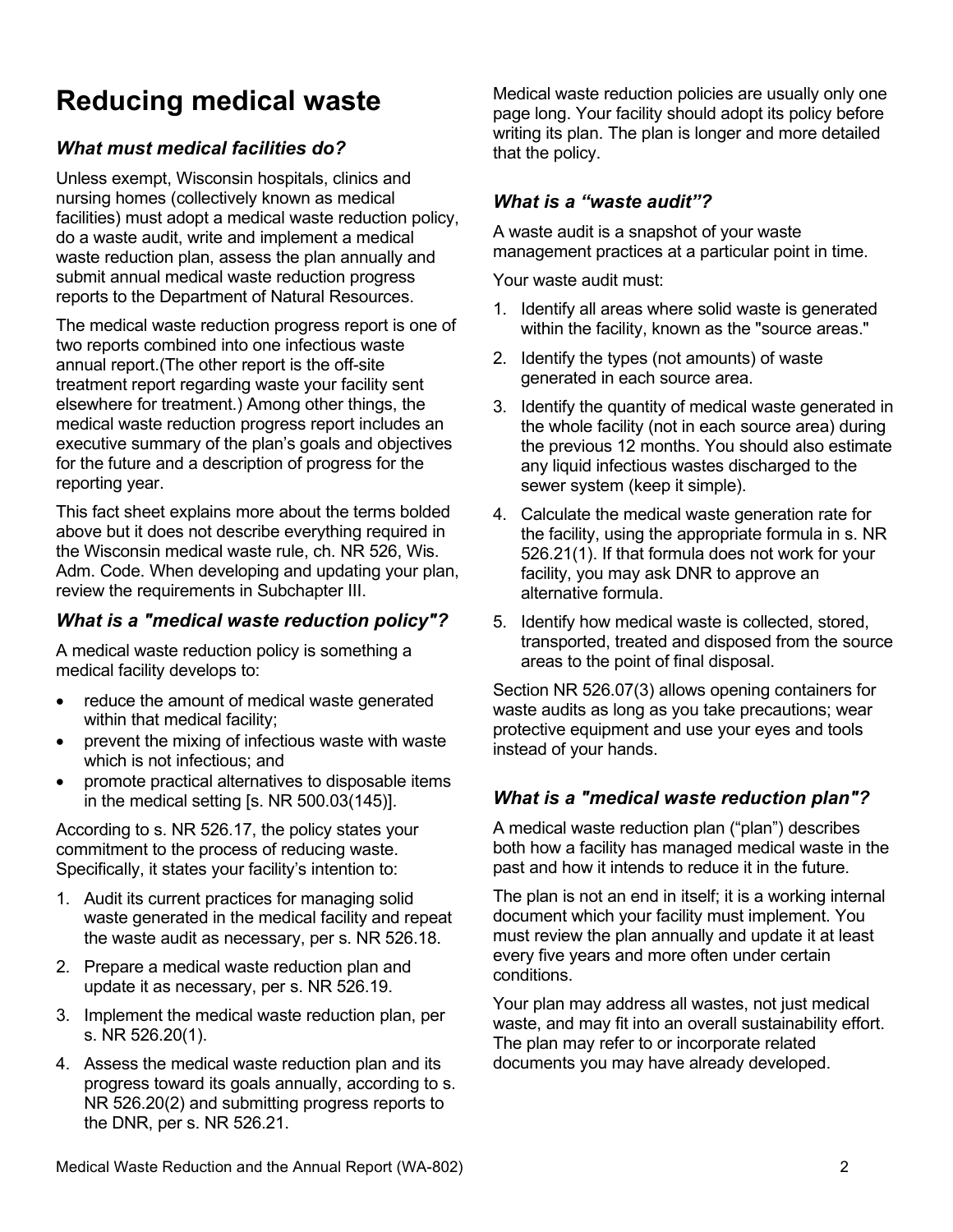#### **Waste Audit**

For a simple waste audit, you may create a table listing all source areas down one side and waste types across the top. You then check off the wastes found in each source area.

Examples of source areas include: treatment rooms, ER, laboratory, cafeteria, physician's offices, maintenance areas, patient rooms and waiting rooms.

Wastes types may be grouped by regulatory categories, such as: solid waste (e.g., office waste, general discards), infectious waste, recyclable or compostable waste, chemical (RCRA) hazardous waste and radiological waste. Or, you may name particular wastes such as paper, dietary, electronic waste or plastics.

There is no need to track the amount of waste generated in each source area.

#### *What does the plan have to address?*

Every plan must address or do each of the following:

- 1. Set site-specific goals and objectives.
- 2. Describe past practices and "baseline" (current) practices.
- 3. Improve waste management practices.
- 4. Examine alternatives to disposable items.
- 5. Educate those who generate waste, including both employees and the public.
- 6. Monitor progress and submit progress reports to DNR annually.
- 7. Identify who is responsible for implementing the plan.

These seven planning components are common to all successful waste reduction programs. Your plan should address each of the seven in detail, as described in s. NR 526.19.

# *Who should write the plan?*

The director, or director's designee, of the facility is ultimately responsible for writing and implementing the plan and signing annual reports. The director is the highest-ranking employee who actually works in the building. The director may delegate signing authority to another individual (such as the environmental services director or a corporate waste management specialist).

The director or director's designee may – and should – enlist the help of others while writing the plan. Housekeeping and maintenance staff, nurses, doctors, purchasing officers and engineering/plant management staff can all help develop the plan and monitor progress. Involving others will help all employees to "own" the plan and will maximize waste reduction and cost savings.

#### *Can we write one medical waste reduction plan for all our facilities?*

Corporately-affiliated facilities may work together to develop certain *parts* of their plans if their procedures are similar, for example, if waste management and product purchasing procedures are the same. However, each facility's plan must be unique in at least these four areas:

- the results of its waste audit;
- its site-specific goals and objectives;
- its description of past practices; and
- the persons responsible for implementing the plan.

Ultimately, however, **each medical facility must write, adopt and implement its own plan** to ensure that the director or director's designee retains full responsibility for reducing medical waste in the facility [see ss. NR 526.17(intro), 526.18(intro) and 526.19(intro)].

# *When is the plan due?*

Your first plan must be written and implemented within one year after you are no longer exempt (see page 1 for more on exemptions).

Please note, you will not submit your plan to the DNR. Instead, you will submit an executive summary of the plan as part of the infectious waste annual report.

# **Submitting annual reports**

The infectious waste annual report combines two separate reporting requirements in one form: a report on waste you sent off-site for treatment and a report on your medical waste reduction activities.

The combined online form has several sections:

Section A – Generator and Contact Information Section B – Off-site Treatment Report

Medical Waste Reduction and the Annual Report (WA-802) 3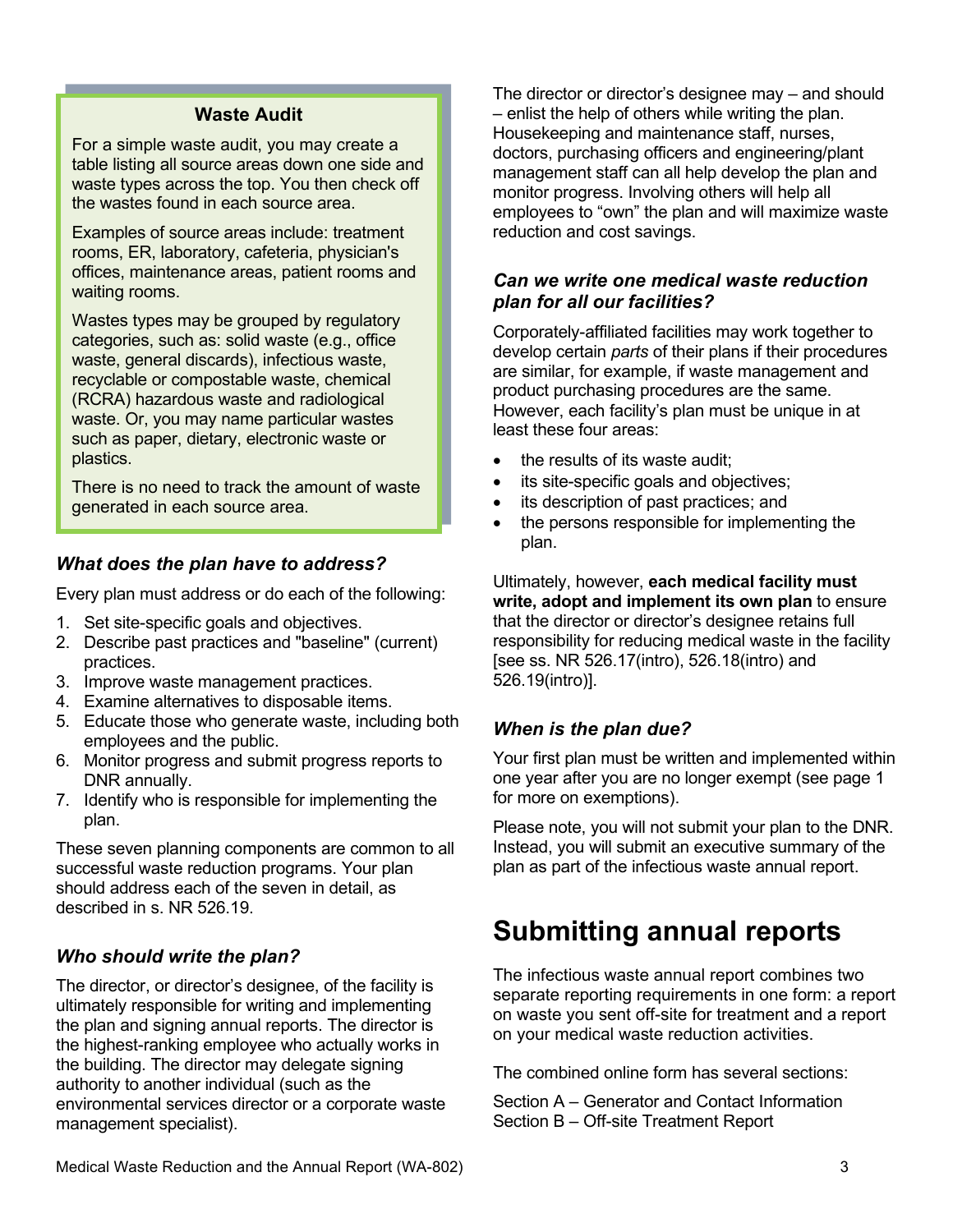Section C – Medical Waste Reduction Progress Report Section D – Certification

#### *What is the "off-site treatment report" and who must file it?*

The off-site treatment report is for all infectious waste generators, not just medical facilities. It verifies that generators and treatment facilities are complying with manifesting requirements of ch. NR 526.

Most medical facilities send waste elsewhere for treatment and must fill out this section of the combined infectious waste annual report form. Rarely, medical facilities may be exempt.

Please note that the conditions of exemption ("qualifiers") for the off-site treatment report are *different from* those of the medical waste progress report.

#### *What is the "medical waste reduction progress report"?*

The medical waste reduction progress report is what DNR uses to determine whether a medical facility is complying with the medical waste reduction requirements in ss. NR 526.16 through 526.21, Wis. Adm. Code. In it, you will report the following:

- Your facility's medical waste generation rate, calculated according to s. NR526.21(1)(c) or your DNR-approved alternative formula.
- Dates and titles of your facility's Policy and plan
- An executive summary of the medical waste reduction plan ("executive summary") which is a synopsis of what you intend to do in the future to reduce medical waste.
- A description of progress including a brief description of what you have done **this year** to work toward each of the goals and objectives in your executive summary.

#### *What is the "executive summary"?*

Keep your plan and related documents in an accessible location so that your staff can refer to them.

Keep all records relating to medical waste generation, treatment and waste reduction for at least five years.

The executive summary briefly describes your medical waste reduction plan's goals and objectives and how you will implement them.

The executive summary (and plan) must address:

- The date and contents of your facility's last waste audit.
- The expected date of your next waste audit.
- Your target medical waste generation rate.
- How your facility will prevent the mixing of noninfectious waste with infectious waste.
- How your facility will reduce the use of disposable items and evaluate alternatives to disposables.
- How your facility evaluates purchases of medical supplies and equipment.
- How your facility will maintain an effective program through education, training, monitoring and assessment.
- Your facility's timetable for meeting the goals and objectives of your medical waste reduction plan.

If your plan and/or executive summary are incomplete, the online infectious waste annual report will summarize what is missing and your Director must commit to completing them this year.

#### *How often do we have to submit an executive summary?*

The online annual report form will prompt you to submit a new executive summary whenever one or more of the following have occurred:

- the facility expands or is significantly remodeled'
- the facility is sold or has moved;
- a previous summary is found to be incomplete;
- the plan or its goals and objectives have been revised for any other reason; or
- it has been five or more years since the last summary was submitted.

### *How do we set a target goal for our medical waste generation rate?*

Here are several ways to set this numeric goal:

- You can take last year's reported medical waste generation rate and subtract a percentage of it. You decide how much.
- You may assume some percentage of the total waste generated in your facility "should" be infectious waste. For hospitals, studies have shown that infectious waste is about 5% to10% of total waste, although that may vary depending on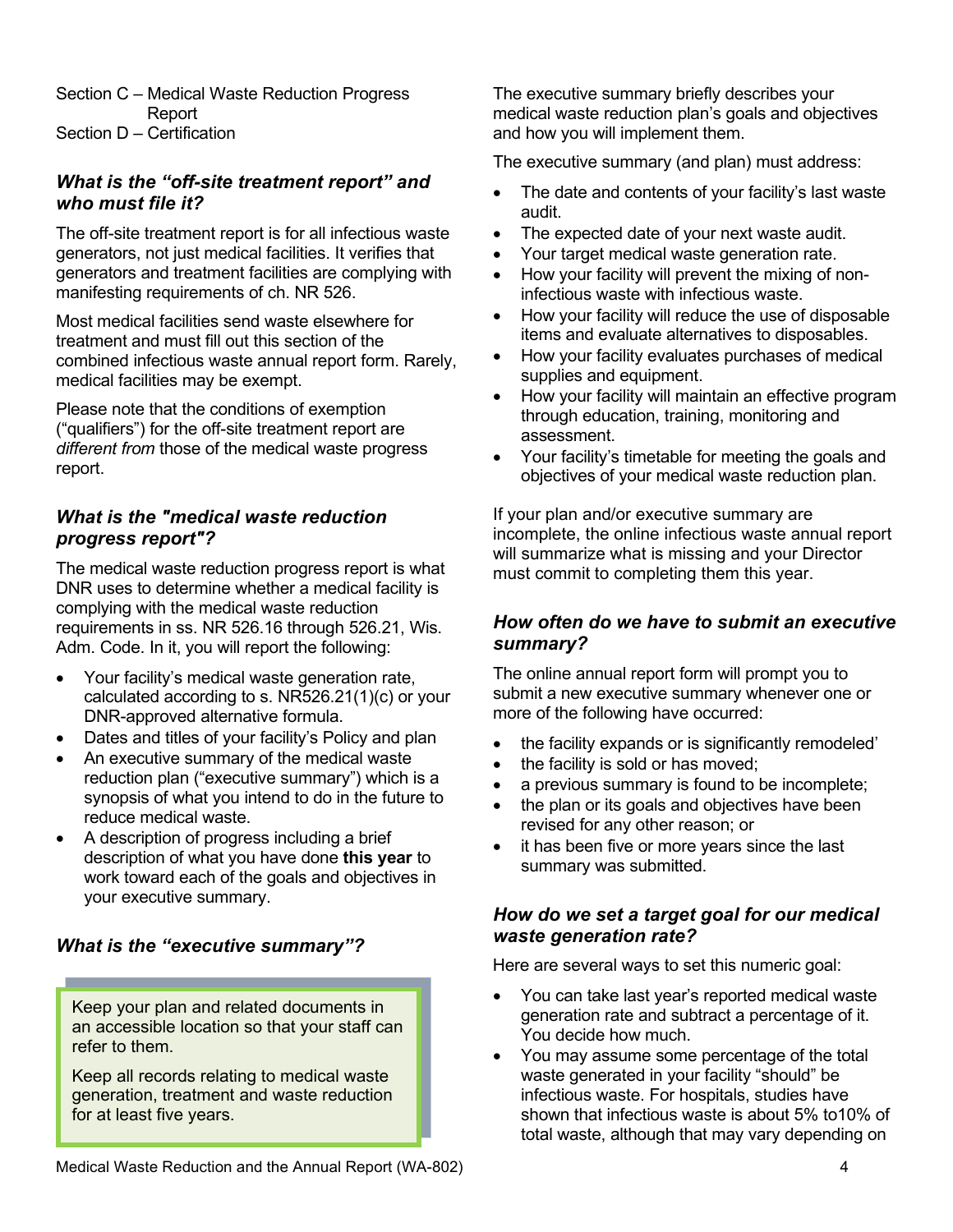the acuity of your patients. For nursing homes and clinics, the percentage would be much less, but we are not aware of any studies to suggest how much less.

• You can pick a target rate and keep lowering it each year until you are sure that only infectious waste is being put in your infectious waste containers. Then your goal can be to maintain that rate and you can turn your attention to other costsaving measures such as reprocessing single-use devices, energy conservation and natural landscaping.

Whatever target rate you choose, remember it is your goal and it is simply a tool for determining your progress. The DNR will not dictate your target rate or use it to compare your progress with other facilities.

The goal is to keep non-infectious waste out of infectious waste containers. If you believe you have met the real goal, you may keep a target rate the same from year to year.

# *What is the description of progress?*

The online annual report form asks about your progress toward implementing your medical waste reduction plan, based on your executive summary. You will report on what you did during the reporting year to accomplish your goals and objectives. The online report will ask you to answer questions similar to these:

- 1. How does this year's medical waste generation rate compare with your target medical waste generation rate?
- 2. If the rate changed, why do you think it went up or down this year? If it's due to increased amounts of non-infectious waste, how will you address this next year?
- 3. How did you prevent mixing of wastes this past year? Cite examples.
- 4. How did you reduce the use of disposables this past year? Cite examples.
- 5. How did you maintain your waste reduction program this year? Who was trained and when? How was monitoring accomplished?
- 6. What worked? What didn't work and what did you learn? The DNR may be able to refer you to resources to help you, or conversely, your experience might help someone else.)
- 7. What will you try next? These could include new procedures, alternative products or new directions in waste reduction, such as reducing water use,

composting food waste or using "green" cleaners.

8. What has delayed progress?

NOTE: If you have just started with medical waste reduction planning, simply answer as many of the questions as you are able to.

#### *How often do we submit a description of progress?*

Every year, unless you are exempt from implementing a plan altogether.

#### *Do we have to send in our medical waste reduction policy and plan?*

No, do not send your policy or plan to the DNR unless a DNR staff person specifically asks for them.

### *When are annual reports due?*

The report is due March t for the preceding calendar year.

# *By when must we first report on a new plan?*

Your first medical waste reduction progress report is due March 1 of the year following the calendar year in which you realize you need to write and implement a medical waste reduction plan.

If your first report is due while you are still writing your plan, the first annual report should describe what you are doing to meet your one-year deadline for writing and implementing the plan.

#### *Can we submit one annual report for all our facilities?*

No, not unless they are on one contiguous property. Under Wisconsin's medical waste rule, each separate property is considered to be a separate infectious waste generator, even if owned or managed by the same corporation. For example, if a health system owns a hospital and three outlying clinics, it must submit four reports, unless any of the facilities were exempt.

#### *What if several generators are located on one property?*

If several separate generators (e.g., a hospital which rents space to physicians) are located on the same property AND they manage their infectious waste

Medical Waste Reduction and the Annual Report (WA-802) 5